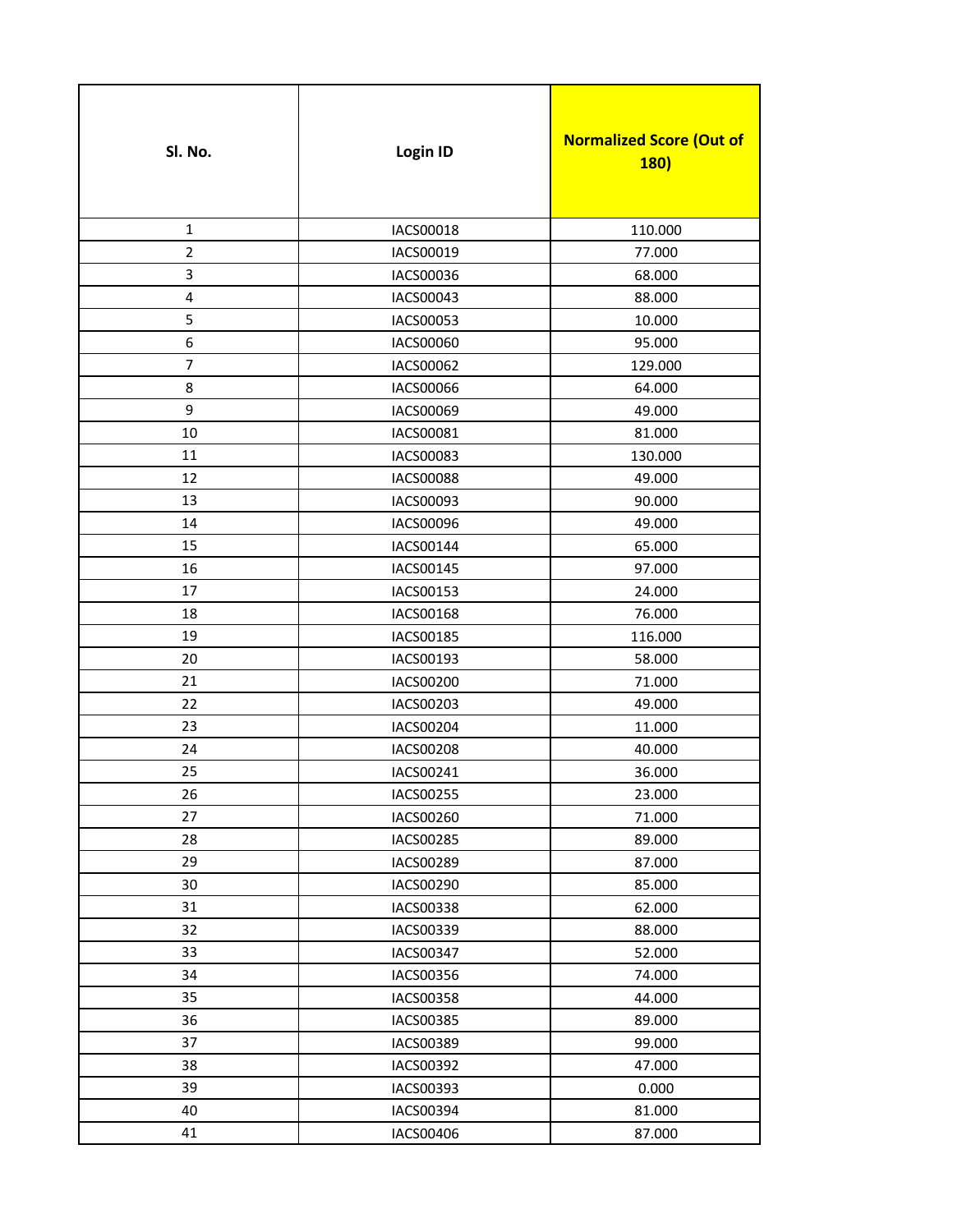| 42 | IACS00407        | 109.000  |
|----|------------------|----------|
| 43 | IACS00425        | 46.000   |
| 44 | IACS00435        | 74.000   |
| 45 | IACS00438        | 85.000   |
| 46 | <b>IACS00440</b> | 11.000   |
| 47 | IACS00443        | 50.000   |
| 48 | IACS00447        | 83.000   |
| 49 | IACS00450        | 115.000  |
| 50 | IACS00458        | 70.000   |
| 51 | IACS00465        | 101.000  |
| 52 | IACS00476        | 67.000   |
| 53 | <b>IACS00484</b> | 64.000   |
| 54 | IACS00493        | 80.000   |
| 55 | IACS00501        | 46.000   |
| 56 | IACS00510        | 90.000   |
| 57 | IACS00514        | 91.000   |
| 58 | IACS00516        | 60.000   |
| 59 | IACS00521        | 60.000   |
| 60 | <b>IACS00522</b> | 60.000   |
| 61 | IACS00531        | 115.000  |
| 62 | IACS00535        | 35.000   |
| 63 | <b>IACS00542</b> | 124.000  |
| 64 | IACS00548        | 16.000   |
| 65 | IACS00551        | 104.000  |
| 66 | <b>IACS00560</b> | 87.000   |
| 67 | IACS00562        | 120.000  |
| 68 | <b>IACS00568</b> | 85.000   |
| 69 | IACS00572        | 60.000   |
| 70 | IACS00576        | 97.000   |
| 71 | IACS00580        | 138.000  |
| 72 | <b>IACS00583</b> | 99.000   |
| 73 | IACS00589        | 104.000  |
| 74 | IACS00593        | $-8.000$ |
| 75 | IACS00601        | 74.000   |
| 76 | IACS00622        | 105.000  |
| 77 | IACS00624        | 51.000   |
| 78 | IACS00629        | 109.000  |
| 79 | IACS00640        | 138.000  |
| 80 | IACS00641        | 28.000   |
| 81 | IACS00645        | 90.000   |
| 82 | IACS00653        | 87.000   |
| 83 | IACS00663        | 9.000    |
| 84 | IACS00670        | 70.000   |
| 85 | IACS00671        | 60.000   |
| 86 | IACS00675        | 52.000   |
| 87 | IACS00681        | 43.000   |
| 88 | IACS00683        | 68.000   |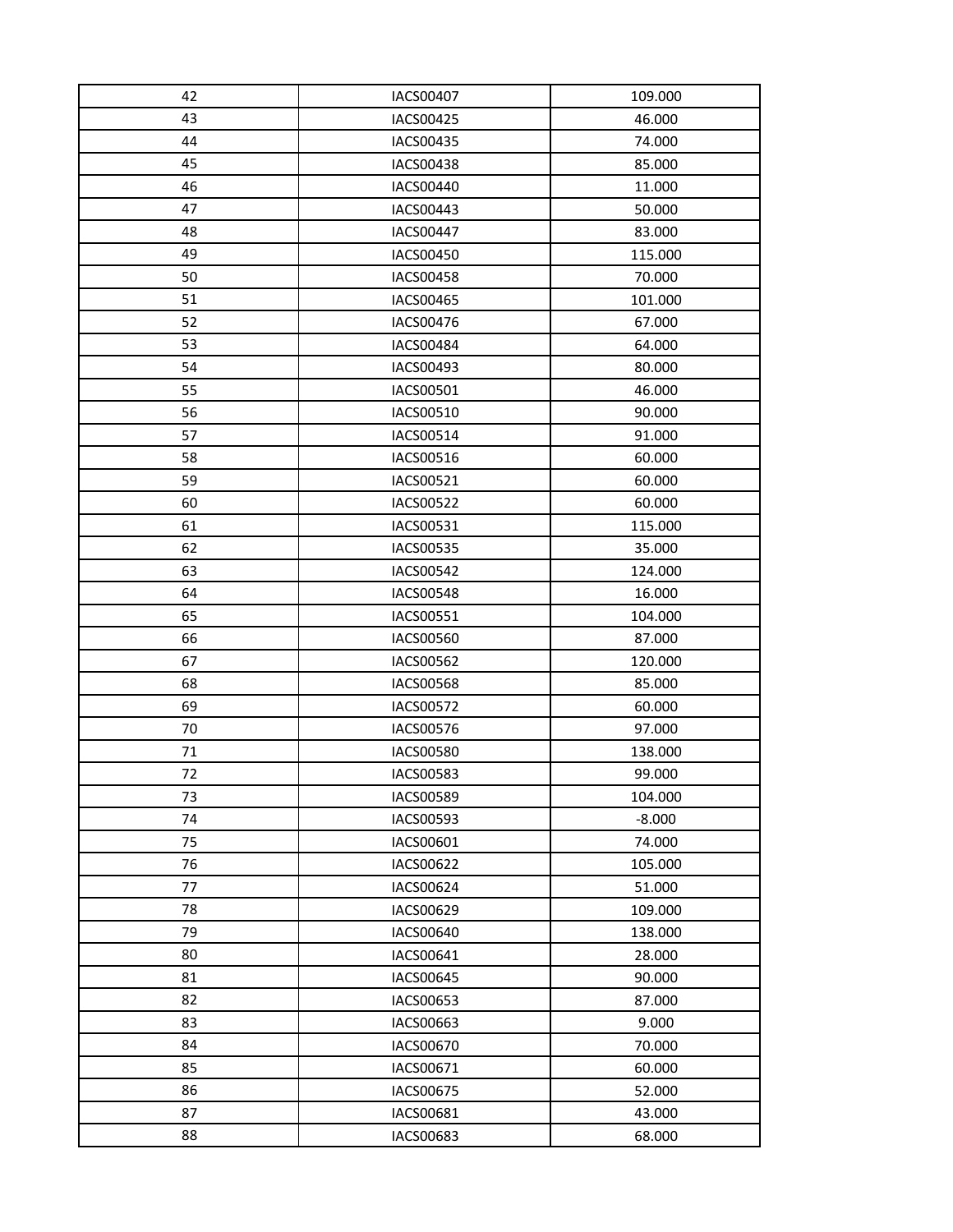| 89  | <b>IACS00688</b> | 57.000   |
|-----|------------------|----------|
| 90  | IACS00715        | 78.000   |
| 91  | IACS00726        | 51.000   |
| 92  | <b>IACS00728</b> | 118.000  |
| 93  | IACS00743        | 97.000   |
| 94  | IACS00744        | 61.000   |
| 95  | IACS00748        | 59.000   |
| 96  | <b>IACS00758</b> | 84.000   |
| 97  | IACS00760        | 70.000   |
| 98  | <b>IACS00768</b> | 118.000  |
| 99  | <b>IACS00808</b> | 65.000   |
| 100 | IACS00819        | $-4.000$ |
| 101 | <b>IACS00820</b> | 104.000  |
| 102 | IACS00846        | 95.000   |
| 103 | <b>IACS00865</b> | 90.000   |
| 104 | <b>IACS00898</b> | 57.000   |
| 105 | IACS00917        | 51.000   |
| 106 | IACS00927        | 86.000   |
| 107 | <b>IACS00928</b> | 37.000   |
| 108 | IACS00933        | 81.000   |
| 109 | IACS00940        | 81.000   |
| 110 | IACS00954        | 110.000  |
| 111 | IACS00957        | 48.000   |
| 112 | IACS00962        | 31.000   |
| 113 | IACS00984        | 42.000   |
| 114 | IACS00986        | 47.000   |
| 115 | <b>IACS00988</b> | 88.000   |
| 116 | IACS00992        | 86.000   |
| 117 | IACS01004        | $-2.000$ |
| 118 | IACS01009        | 38.000   |
| 119 | IACS01011        | 9.000    |
| 120 | IACS01028        | 104.000  |
| 121 | IACS01032        | 107.000  |
| 122 | IACS01045        | 84.000   |
| 123 | IACS01054        | 132.000  |
| 124 | IACS01059        | 74.000   |
| 125 | IACS01074        | 105.000  |
| 126 | IACS01081        | 63.000   |
| 127 | IACS01083        | 90.000   |
| 128 | IACS01092        | 54.000   |
| 129 | IACS01094        | 53.000   |
| 130 | IACS01095        | 122.000  |
| 131 | IACS01096        | 40.000   |
| 132 | IACS01099        | 59.000   |
| 133 | IACS01108        | 89.000   |
| 134 | IACS01119        | 50.000   |
| 135 | IACS01126        | 8.000    |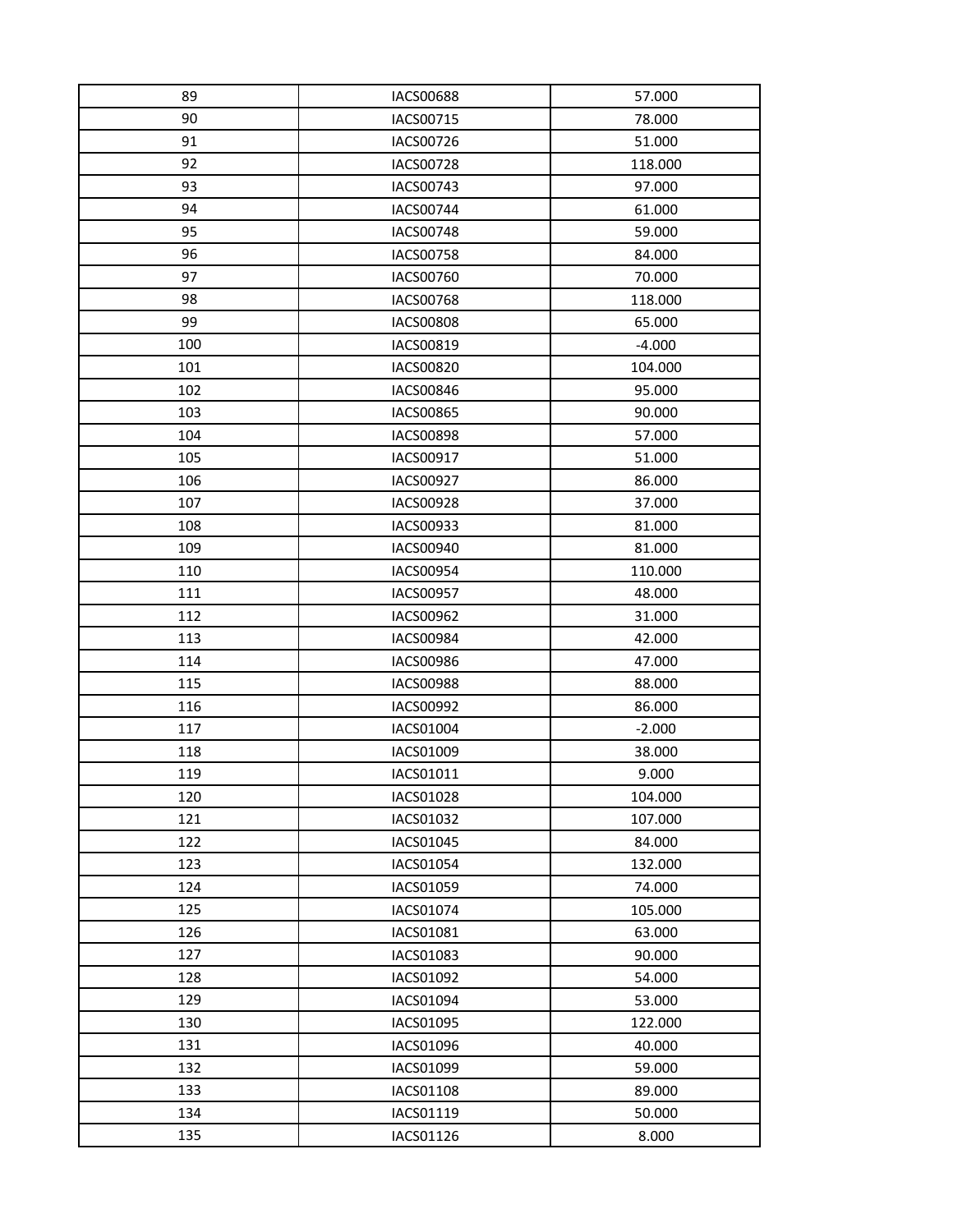| 136 | IACS01128        | 83.000  |
|-----|------------------|---------|
| 137 | IACS01129        | 89.000  |
| 138 | IACS01134        | 51.000  |
| 139 | IACS01136        | 108.000 |
| 140 | IACS01147        | 11.000  |
| 141 | IACS01181        | 69.000  |
| 142 | IACS01182        | 77.000  |
| 143 | IACS01187        | 110.000 |
| 144 | IACS01217        | 60.000  |
| 145 | IACS01219        | 79.000  |
| 146 | IACS01228        | 81.000  |
| 147 | IACS01233        | 99.000  |
| 148 | IACS01240        | 88.000  |
| 149 | IACS01242        | 24.000  |
| 150 | IACS01250        | 66.000  |
| 151 | IACS01254        | 50.000  |
| 152 | IACS01256        | 115.000 |
| 153 | IACS01261        | 39.000  |
| 154 | IACS01284        | 96.000  |
| 155 | IACS01286        | 117.000 |
| 156 | IACS01296        | 42.000  |
| 157 | IACS01305        | 80.000  |
| 158 | IACS01306        | 81.000  |
| 159 | IACS01308        | 95.000  |
| 160 | IACS01322        | 50.000  |
| 161 | IACS01331        | 95.000  |
| 162 | IACS01332        | 82.000  |
| 163 | IACS01350        | 86.000  |
| 164 | IACS01379        | 66.000  |
| 165 | <b>IACS01387</b> | 70.000  |
| 166 | IACS01390        | 70.000  |
| 167 | IACS01401        | 90.000  |
| 168 | IACS01410        | 42.000  |
| 169 | IACS01416        | 117.000 |
| 170 | IACS01428        | 90.000  |
| 171 | IACS01446        | 90.000  |
| 172 | IACS01452        | 111.000 |
| 173 | IACS01455        | 76.000  |
| 174 | IACS01466        | 63.000  |
| 175 | IACS01475        | 51.000  |
| 176 | IACS01476        | 5.000   |
| 177 | IACS01485        | 97.000  |
| 178 | IACS01493        | 17.000  |
| 179 | IACS01498        | 81.000  |
| 180 | IACS01500        | 35.000  |
| 181 | <b>IACS01508</b> | 76.000  |
| 182 | IACS01510        | 40.000  |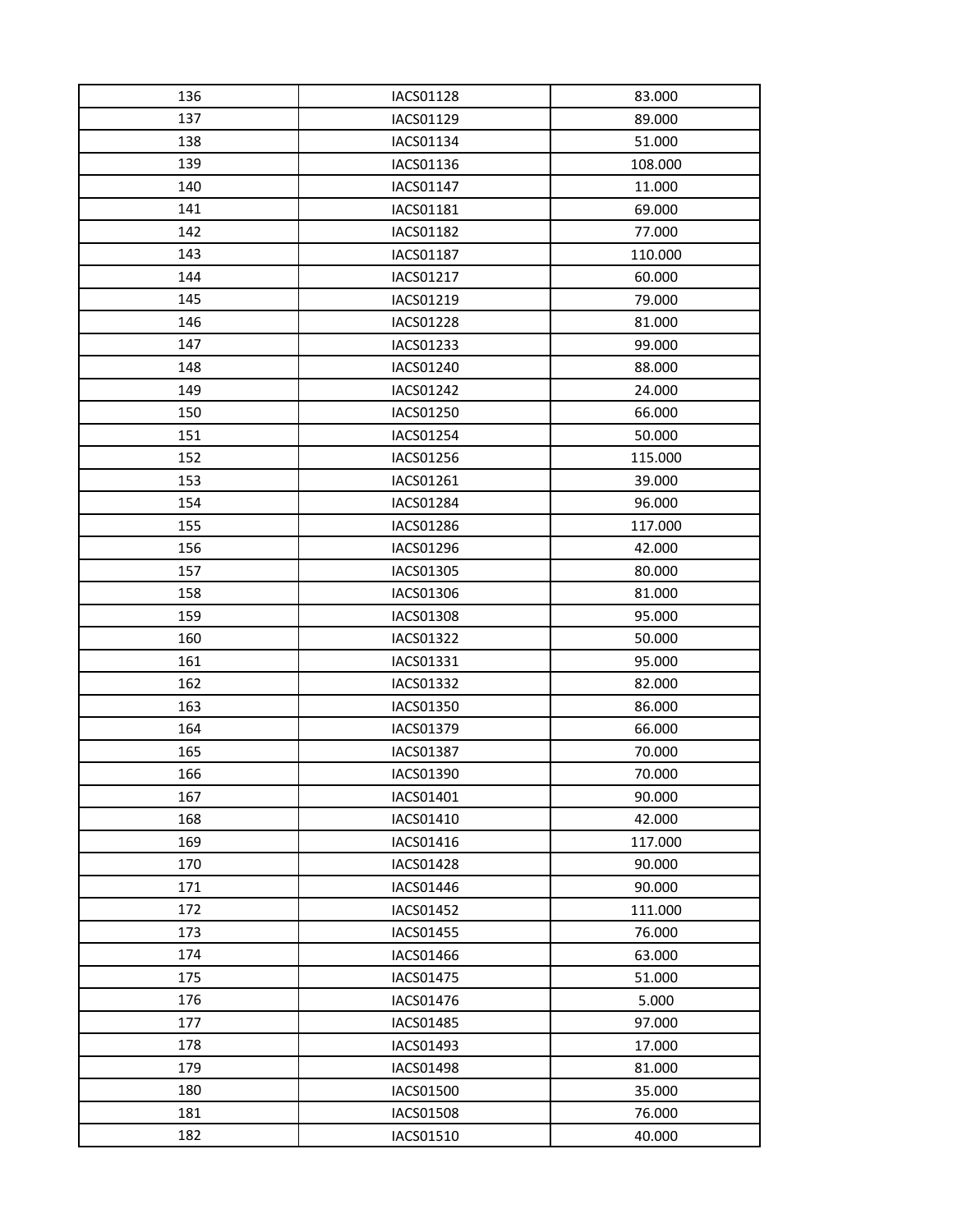| 183 | IACS01513        | 56.000    |
|-----|------------------|-----------|
| 184 | IACS01516        | 30.000    |
| 185 | IACS01520        | 127.000   |
| 186 | IACS01532        | 86.000    |
| 187 | IACS01537        | 111.000   |
| 188 | <b>IACS01547</b> | 87.000    |
| 189 | IACS01548        | 100.000   |
| 190 | IACS01553        | $-2.000$  |
| 191 | IACS01557        | 35.000    |
| 192 | IACS01562        | 64.000    |
| 193 | IACS01579        | 56.000    |
| 194 | <b>IACS01580</b> | 29.000    |
| 195 | IACS01589        | 94.000    |
| 196 | IACS01590        | 90.000    |
| 197 | IACS01633        | 70.000    |
| 198 | IACS01637        | 50.000    |
| 199 | IACS01649        | 84.000    |
| 200 | IACS01659        | 48.000    |
| 201 | <b>IACS01680</b> | 74.000    |
| 202 | IACS01694        | 77.000    |
| 203 | IACS01723        | 57.000    |
| 204 | IACS01745        | 26.000    |
| 205 | IACS01753        | 69.000    |
| 206 | IACS01754        | 73.000    |
| 207 | IACS01763        | 67.000    |
| 208 | IACS01777        | 90.000    |
| 209 | <b>IACS01786</b> | 104.000   |
| 210 | IACS01797        | 56.000    |
| 211 | IACS01822        | 16.000    |
| 212 | IACS01826        | 106.000   |
| 213 | IACS01829        | 67.000    |
| 214 | IACS01834        | 49.000    |
| 215 | IACS01836        | 54.000    |
| 216 | <b>IACS01844</b> | 128.000   |
| 217 | IACS01849        | 63.000    |
| 218 | <b>IACS01850</b> | 39.000    |
| 219 | IACS01851        | $-3.000$  |
| 220 | <b>IACS01860</b> | 42.000    |
| 221 | <b>IACS01867</b> | 5.000     |
| 222 | IACS01868        | 64.000    |
| 223 | <b>IACS01870</b> | $-12.000$ |
| 224 | IACS01875        | 44.000    |
| 225 | <b>IACS01876</b> | 41.000    |
| 226 | IACS01883        | 66.000    |
| 227 | IACS01889        | 87.000    |
| 228 | IACS01892        | 66.000    |
| 229 | IACS01895        | 84.000    |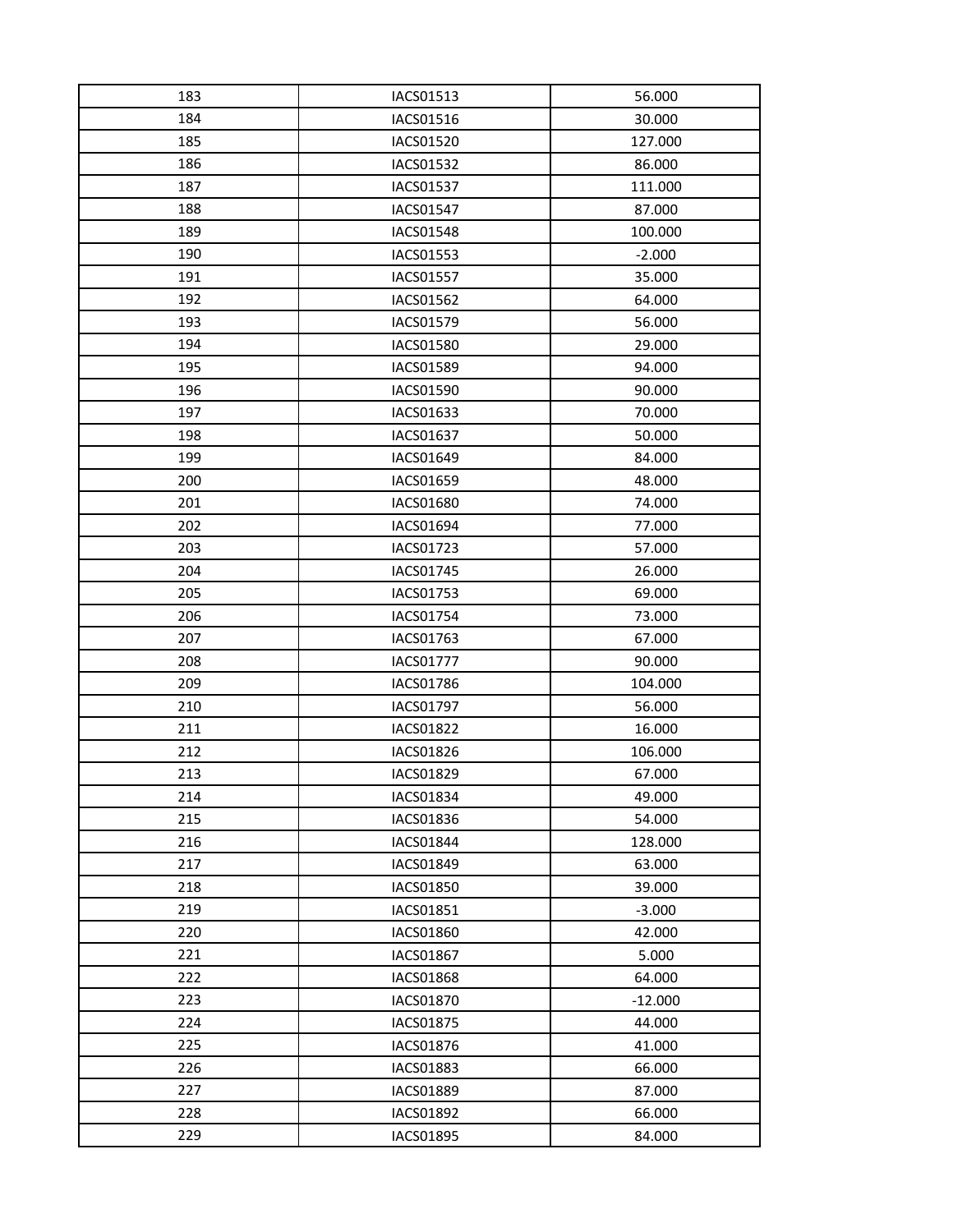| 230 | IACS01901        | 49.000   |
|-----|------------------|----------|
| 231 | IACS01914        | 37.000   |
| 232 | IACS01918        | 1.000    |
| 233 | IACS01929        | 71.000   |
| 234 | IACS01939        | 82.000   |
| 235 | IACS01941        | 69.000   |
| 236 | IACS01942        | 78.000   |
| 237 | IACS01951        | 88.000   |
| 238 | IACS01953        | 123.000  |
| 239 | IACS01954        | 89.000   |
| 240 | IACS01958        | 106.000  |
| 241 | IACS01980        | 76.000   |
| 242 | IACS01984        | 88.000   |
| 243 | <b>IACS01989</b> | 80.000   |
| 244 | <b>IACS02004</b> | 84.000   |
| 245 | IACS02010        | 68.000   |
| 246 | IACS02012        | 45.000   |
| 247 | IACS02025        | 51.000   |
| 248 | IACS02041        | 84.000   |
| 249 | <b>IACS02050</b> | 90.000   |
| 250 | IACS02064        | 71.000   |
| 251 | IACS02072        | 120.000  |
| 252 | IACS02080        | 101.000  |
| 253 | <b>IACS02090</b> | 37.000   |
| 254 | IACS02091        | $-8.000$ |
| 255 | IACS02093        | 40.000   |
| 256 | <b>IACS02094</b> | 89.000   |
| 257 | IACS02095        | 72.000   |
| 258 | IACS02096        | 29.000   |
| 259 | <b>IACS02098</b> | 41.000   |
| 260 | IACS02099        | 34.000   |
| 261 | IACS02100        | 81.000   |
| 262 | IACS02104        | 46.000   |
| 263 | IACS02109        | 68.000   |
| 264 | IACS02117        | 98.000   |
| 265 | IACS02132        | 7.000    |
| 266 | IACS02141        | 32.000   |
| 267 | IACS02149        | 60.000   |
| 268 | IACS02152        | 84.000   |
| 269 | IACS02153        | 107.000  |
| 270 | IACS02163        | 45.000   |
| 271 | IACS02171        | 72.000   |
| 272 | IACS02176        | 50.000   |
| 273 | IACS02185        | 76.000   |
| 274 | IACS02186        | 85.000   |
| 275 | IACS02198        | 10.000   |
| 276 | IACS02199        | 70.000   |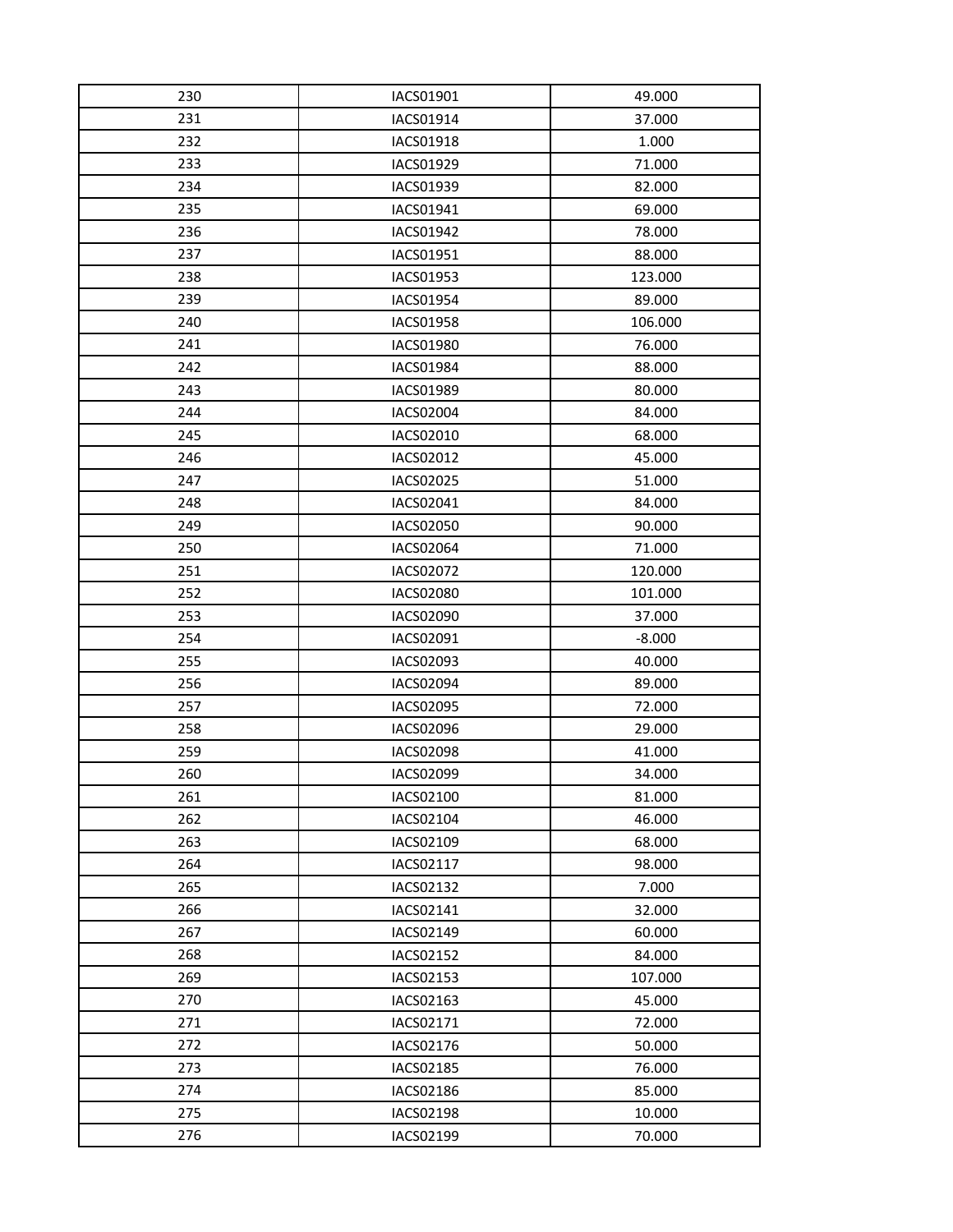| 277 | IACS02200        | 76.000    |
|-----|------------------|-----------|
| 278 | IACS02210        | 82.000    |
| 279 | IACS02221        | 90.000    |
| 280 | IACS02240        | 68.000    |
| 281 | IACS02255        | 97.000    |
| 282 | IACS02262        | 87.000    |
| 283 | IACS02272        | 127.000   |
| 284 | IACS02290        | 83.000    |
| 285 | IACS02291        | 42.000    |
| 286 | <b>IACS02297</b> | 85.000    |
| 287 | IACS02316        | 99.000    |
| 288 | IACS02317        | 19.000    |
| 289 | IACS02321        | 83.000    |
| 290 | IACS02322        | 19.000    |
| 291 | IACS02323        | 88.000    |
| 292 | IACS02326        | $-10.000$ |
| 293 | IACS02330        | 1.000     |
| 294 | IACS02343        | 64.000    |
| 295 | IACS02344        | 61.000    |
| 296 | IACS02346        | 66.000    |
| 297 | IACS02348        | 82.000    |
| 298 | IACS02349        | 42.000    |
| 299 | IACS02351        | 61.000    |
| 300 | IACS02353        | 76.000    |
| 301 | IACS02362        | 109.000   |
| 302 | IACS02363        | 94.000    |
| 303 | <b>IACS02370</b> | 62.000    |
| 304 | IACS02380        | 87.000    |
| 305 | IACS02381        | 81.000    |
| 306 | IACS02391        | 69.000    |
| 307 | IACS02395        | 99.000    |
| 308 | IACS02408        | 43.000    |
| 309 | IACS02411        | 53.000    |
| 310 | IACS02414        | 128.000   |
| 311 | IACS02424        | 49.000    |
| 312 | IACS02425        | 79.000    |
| 313 | IACS02427        | 87.000    |
| 314 | IACS02436        | 78.000    |
| 315 | <b>IACS02454</b> | 77.000    |
| 316 | IACS02464        | 116.000   |
| 317 | <b>IACS02470</b> | 49.000    |
| 318 | <b>IACS02477</b> | 42.000    |
| 319 | IACS02481        | 86.000    |
| 320 | IACS02484        | 36.000    |
| 321 | IACS02500        | 92.000    |
| 322 | IACS02513        | 53.000    |
| 323 | IACS02515        | 67.000    |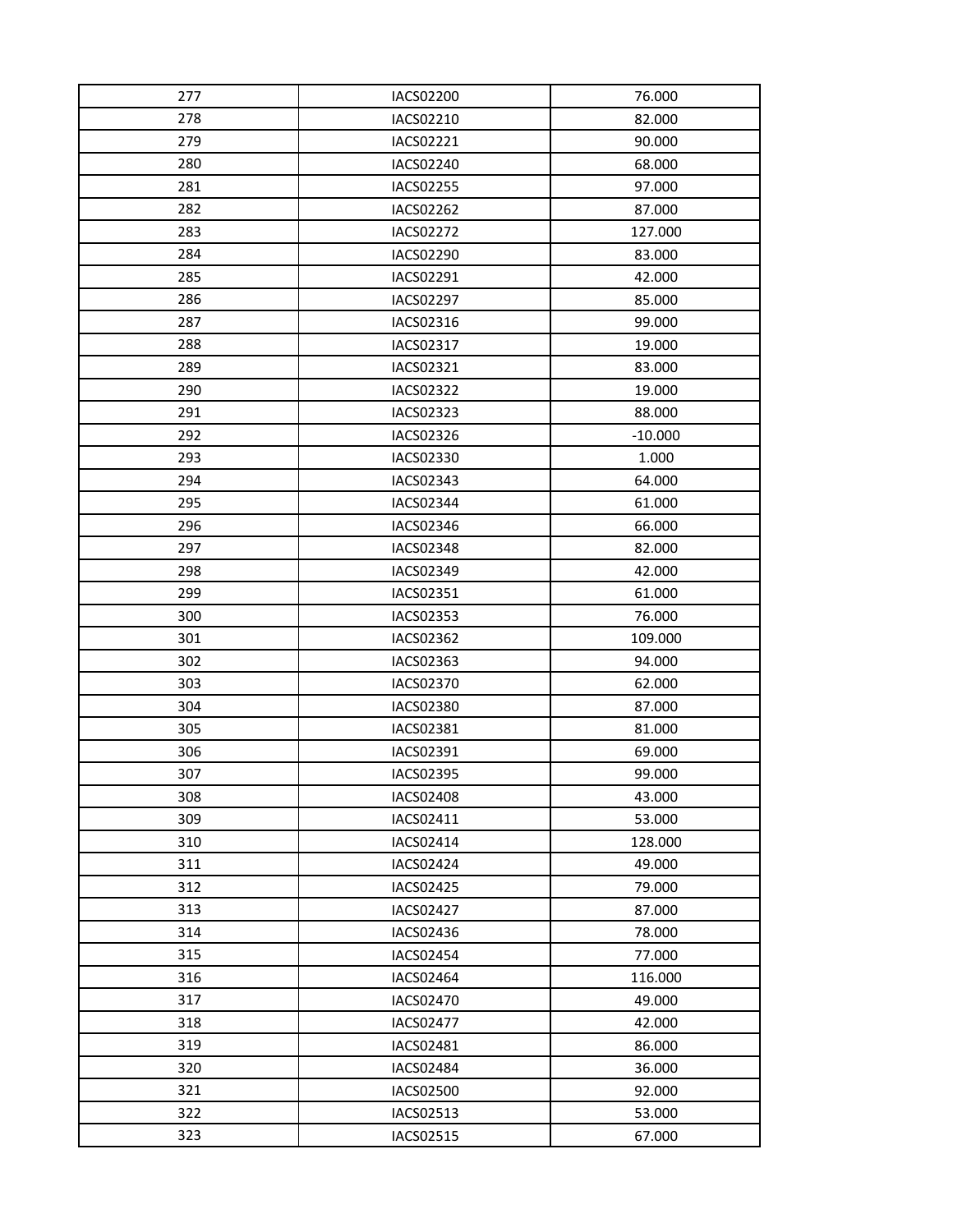| 324 | IACS02516        | 34.000  |
|-----|------------------|---------|
| 325 | IACS02519        | 92.000  |
| 326 | IACS02530        | 96.000  |
| 327 | IACS02532        | 106.000 |
| 328 | <b>IACS02540</b> | 71.000  |
| 329 | <b>IACS02555</b> | 66.000  |
| 330 | IACS02558        | 55.000  |
| 331 | <b>IACS02562</b> | 36.000  |
| 332 | IACS02572        | 115.000 |
| 333 | IACS02581        | 64.000  |
| 334 | IACS02583        | 87.000  |
| 335 | <b>IACS02594</b> | 119.000 |
| 336 | <b>IACS02595</b> | 73.000  |
| 337 | IACS02620        | 81.000  |
| 338 | IACS02632        | 112.000 |
| 339 | IACS02637        | 78.000  |
| 340 | <b>IACS02638</b> | 20.000  |
| 341 | IACS02643        | 103.000 |
| 342 | IACS02649        | 69.000  |
| 343 | <b>IACS02650</b> | 125.000 |
| 344 | IACS02663        | 123.000 |
| 345 | <b>IACS02666</b> | 84.000  |
| 346 | IACS02678        | 48.000  |
| 347 | IACS02704        | 78.000  |
| 348 | IACS02713        | 79.000  |
| 349 | IACS02722        | 115.000 |
| 350 | <b>IACS02728</b> | 46.000  |
| 351 | IACS02733        | 63.000  |
| 352 | IACS02740        | 32.000  |
| 353 | <b>IACS02747</b> | 68.000  |
| 354 | IACS02750        | 27.000  |
| 355 | IACS02753        | 34.000  |
| 356 | <b>IACS02757</b> | 67.000  |
| 357 | <b>IACS02758</b> | 85.000  |
| 358 | IACS02774        | 61.000  |
| 359 | IACS02792        | 71.000  |
| 360 | IACS02799        | 43.000  |
| 361 | IACS02821        | 53.000  |
| 362 | <b>IACS02827</b> | 66.000  |
| 363 | IACS02839        | 44.000  |
| 364 | <b>IACS02840</b> | 66.000  |
| 365 | <b>IACS02862</b> | 98.000  |
| 366 | <b>IACS02864</b> | 106.000 |
| 367 | <b>IACS02869</b> | 74.000  |
| 368 | IACS02884        | 95.000  |
| 369 | IACS02900        | 60.000  |
| 370 | IACS02901        | 0.000   |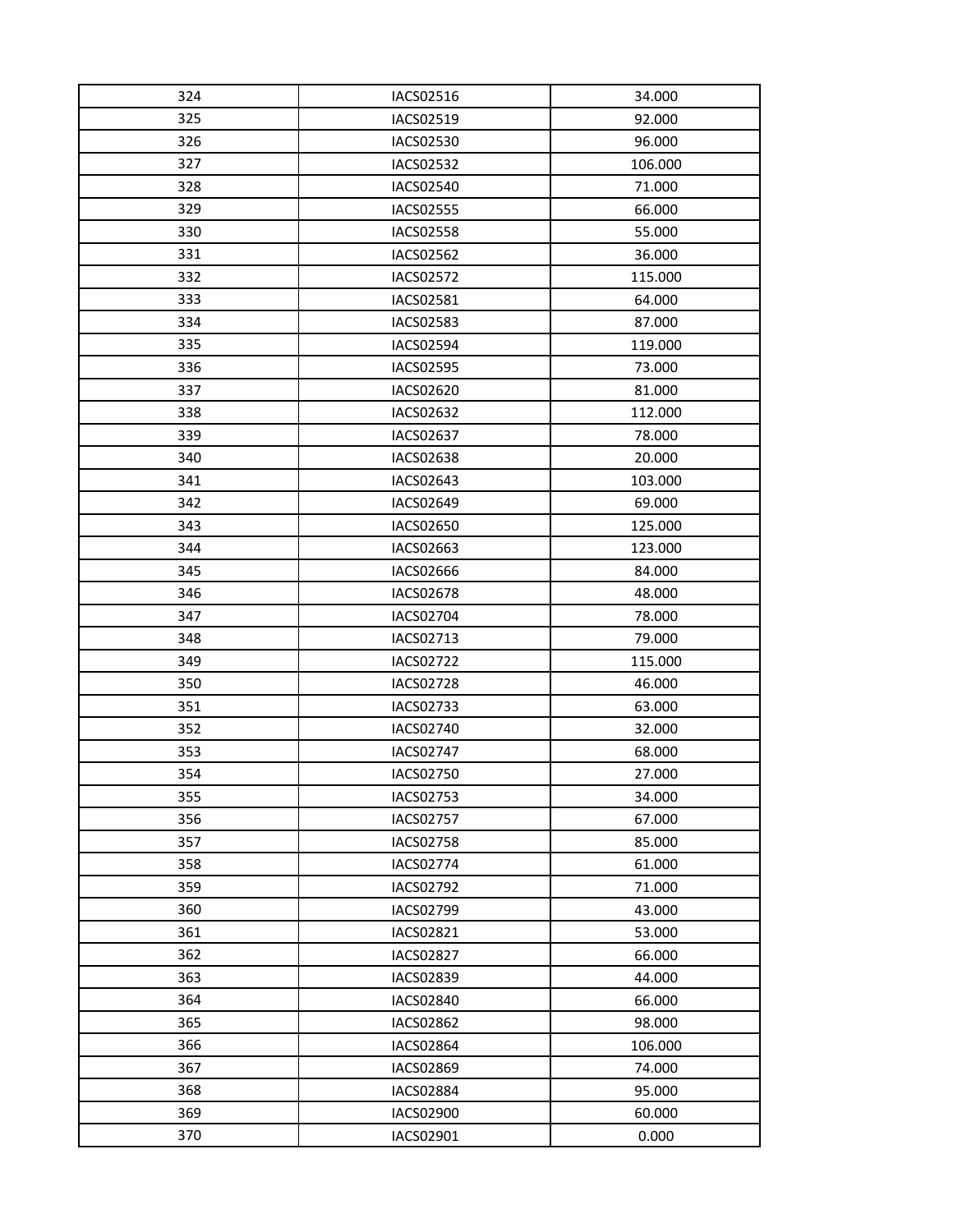| 371 | IACS02903        | 38.000  |
|-----|------------------|---------|
| 372 | IACS02904        | 32.000  |
| 373 | IACS02905        | 44.000  |
| 374 | IACS02910        | 117.000 |
| 375 | IACS02914        | 92.000  |
| 376 | IACS02915        | 113.000 |
| 377 | IACS02921        | 114.000 |
| 378 | <b>IACS02950</b> | 62.000  |
| 379 | IACS02959        | 7.000   |
| 380 | IACS02961        | 40.000  |
| 381 | IACS02969        | 78.000  |
| 382 | IACS02970        | 74.000  |
| 383 | IACS02974        | 91.000  |
| 384 | <b>IACS02978</b> | 94.000  |
| 385 | IACS02981        | 68.000  |
| 386 | IACS02989        | 87.000  |
| 387 | IACS02991        | 53.000  |
| 388 | IACS03017        | 25.000  |
| 389 | IACS03033        | 114.000 |
| 390 | IACS03036        | 98.000  |
| 391 | IACS03045        | 49.000  |
| 392 | <b>IACS03057</b> | 102.000 |
| 393 | IACS03065        | 0.000   |
| 394 | IACS03067        | 54.000  |
| 395 | IACS03076        | 79.000  |
| 396 | IACS03081        | 118.000 |
| 397 | IACS03084        | 66.000  |
| 398 | IACS03113        | 132.000 |
| 399 | IACS03125        | 116.000 |
| 400 | IACS03127        | 89.000  |
| 401 | IACS03137        | 35.000  |
| 402 | IACS03154        | 30.000  |
| 403 | IACS03177        | 71.000  |
| 404 | IACS03204        | 11.000  |
| 405 | <b>IACS03208</b> | 97.000  |
| 406 | IACS03212        | 37.000  |
| 407 | IACS03218        | 3.000   |
| 408 | IACS03223        | 62.000  |
| 409 | IACS03224        | 32.000  |
| 410 | IACS03234        | 32.000  |
| 411 | IACS03235        | 58.000  |
| 412 | IACS03247        | 83.000  |
| 413 | <b>IACS03280</b> | 63.000  |
| 414 | IACS03295        | 82.000  |
| 415 | IACS03307        | 85.000  |
| 416 | IACS03315        | 59.000  |
| 417 | IACS03319        | 110.000 |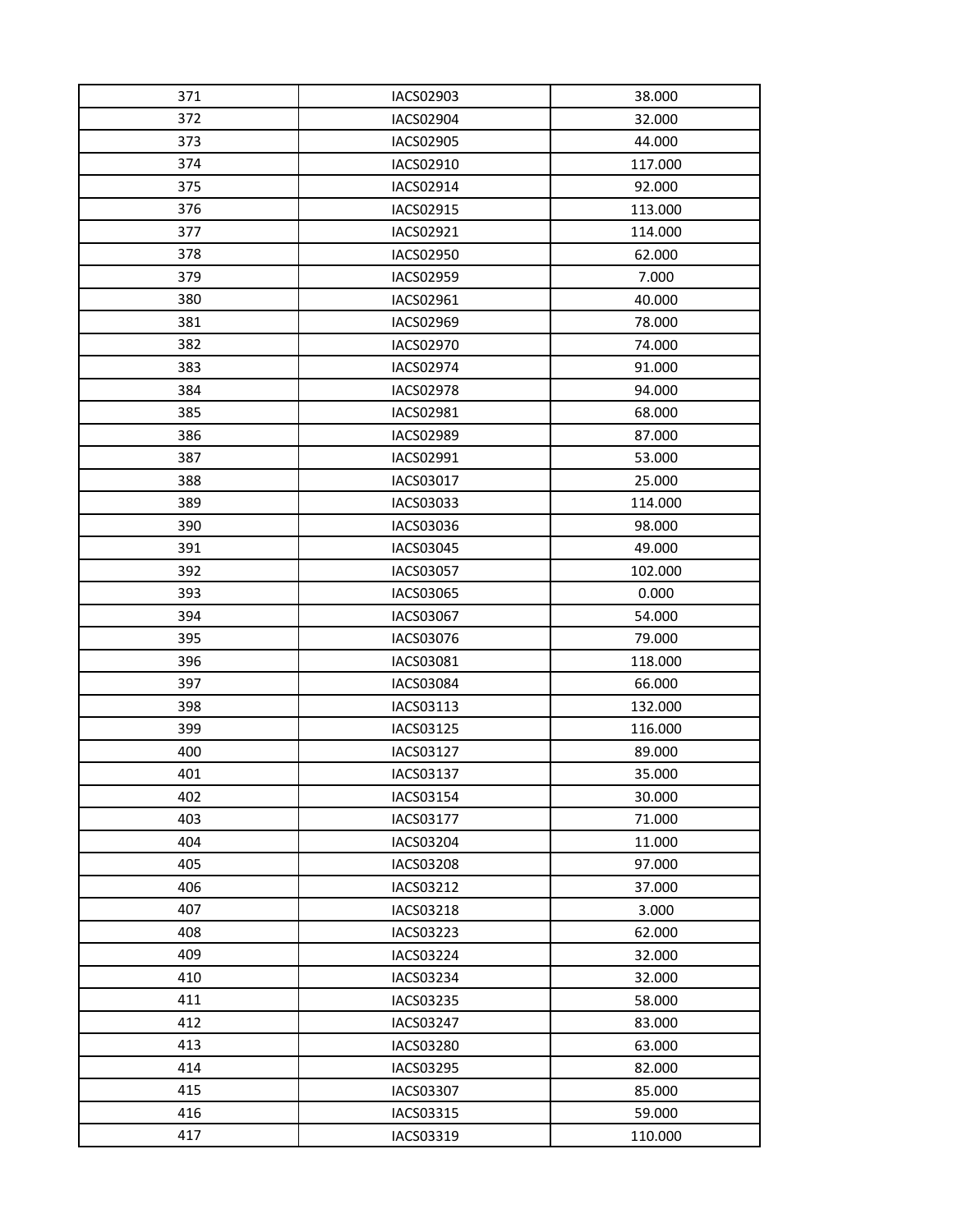| 418 | IACS03321        | 24.000   |
|-----|------------------|----------|
| 419 | IACS03340        | 44.000   |
| 420 | <b>IACS03372</b> | 43.000   |
| 421 | IACS03385        | 34.000   |
| 422 | <b>IACS03397</b> | 15.000   |
| 423 | IACS03413        | 36.000   |
| 424 | IACS03425        | 63.000   |
| 425 | IACS03431        | 82.000   |
| 426 | IACS03438        | 64.000   |
| 427 | IACS03441        | 73.000   |
| 428 | IACS03443        | 46.000   |
| 429 | IACS03463        | $-8.000$ |
| 430 | IACS03472        | 78.000   |
| 431 | <b>IACS03474</b> | 102.000  |
| 432 | <b>IACS03479</b> | 43.000   |
| 433 | IACS03485        | 74.000   |
| 434 | IACS03490        | 52.000   |
| 435 | IACS03493        | 71.000   |
| 436 | IACS03501        | 23.000   |
| 437 | IACS03503        | 84.000   |
| 438 | IACS03522        | 111.000  |
| 439 | <b>IACS03528</b> | 68.000   |
| 440 | IACS03539        | 18.000   |
| 441 | IACS03541        | 94.000   |
| 442 | IACS03543        | 86.000   |
| 443 | <b>IACS03565</b> | 7.000    |
| 444 | IACS03601        | 82.000   |
| 445 | IACS03613        | 39.000   |
| 446 | IACS03627        | 113.000  |
| 447 | <b>IACS03638</b> | 61.000   |
| 448 | <b>IACS03647</b> | 101.000  |
| 449 | IACS03668        | 58.000   |
| 450 | IACS03693        | 68.000   |
| 451 | IACS03726        | 5.000    |
| 452 | IACS03753        | 38.000   |
| 453 | <b>IACS03767</b> | 38.000   |
| 454 | IACS03816        | 110.000  |
| 455 | IACS03817        | 29.000   |
| 456 | IACS03823        | 73.000   |
| 457 | IACS03854        | 152.000  |
| 458 | <b>IACS03857</b> | $-1.000$ |
| 459 | <b>IACS03859</b> | 83.000   |
| 460 | <b>IACS03864</b> | 35.000   |
| 461 | <b>IACS03868</b> | 19.000   |
| 462 | IACS03869        | 95.000   |
| 463 | IACS03871        | 93.000   |
| 464 | <b>IACS03887</b> | 69.000   |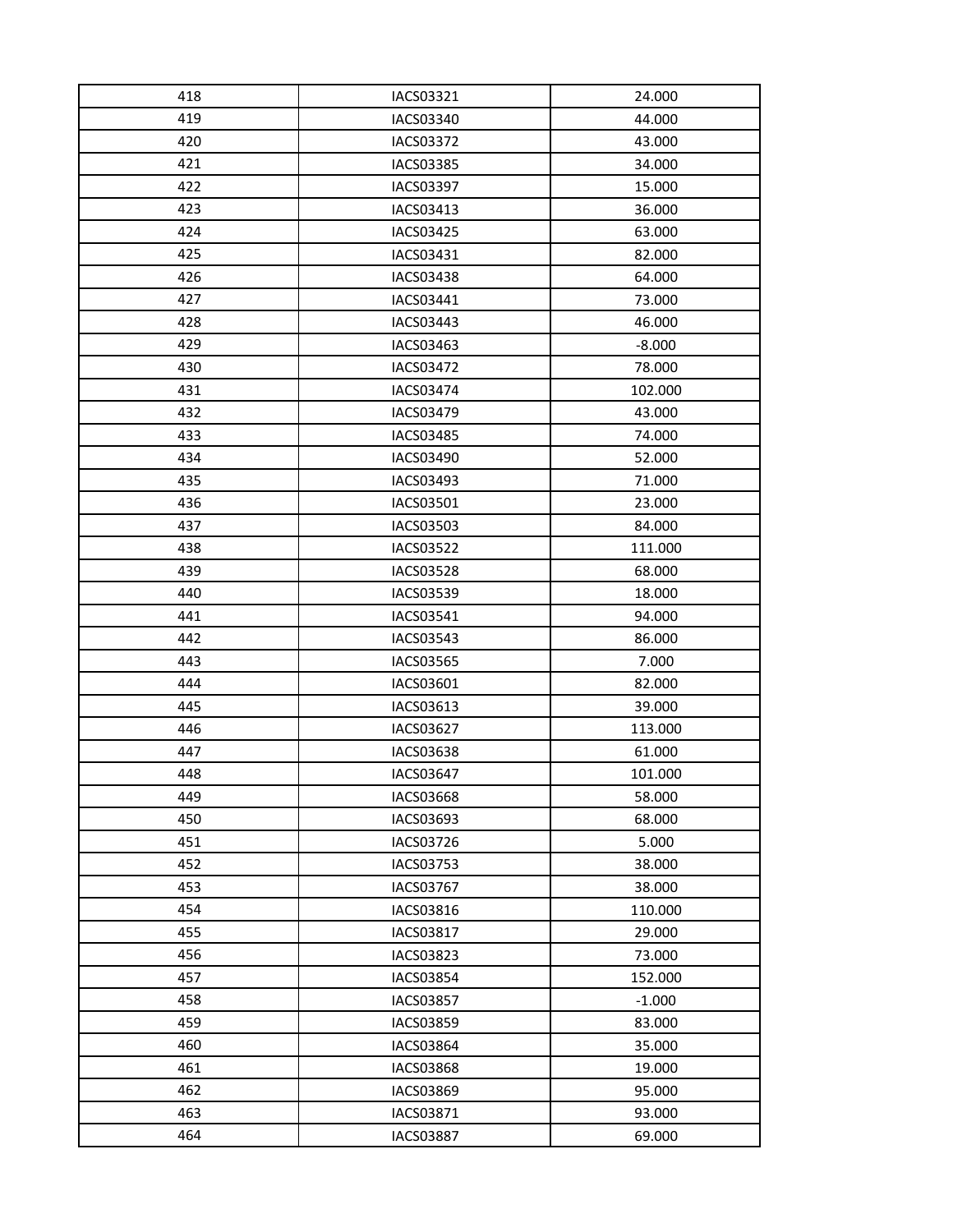| 465 | IACS03892        | 87.000  |
|-----|------------------|---------|
| 466 | IACS03895        | 46.000  |
| 467 | IACS03903        | 113.000 |
| 468 | IACS03920        | 45.000  |
| 469 | IACS03925        | 33.000  |
| 470 | <b>IACS03957</b> | 50.000  |
| 471 | IACS03963        | 72.000  |
| 472 | <b>IACS03968</b> | 112.000 |
| 473 | IACS03971        | 38.000  |
| 474 | IACS03973        | 65.000  |
| 475 | IACS03984        | 129.000 |
| 476 | <b>IACS03998</b> | 30.000  |
| 477 | IACS04009        | 59.000  |
| 478 | IACS04018        | 71.000  |
| 479 | IACS04023        | 92.000  |
| 480 | IACS04028        | 69.000  |
| 481 | IACS04031        | 10.000  |
| 482 | IACS04035        | 95.000  |
| 483 | IACS04056        | 75.000  |
| 484 | IACS04070        | 33.000  |
| 485 | IACS04071        | 54.000  |
| 486 | IACS04072        | 28.000  |
| 487 | IACS04087        | 52.000  |
| 488 | <b>IACS04088</b> | 40.000  |
| 489 | IACS04089        | 52.000  |
| 490 | IACS04118        | 76.000  |
| 491 | IACS04126        | 66.000  |
| 492 | IACS04315        | 90.000  |
| 493 | <b>IACS04357</b> | 28.000  |
| 494 | IACS04376        | 50.000  |
| 495 | IACS04405        | 72.000  |
| 496 | IACS04425        | 42.000  |
| 497 | IACS04481        | 64.000  |
| 498 | <b>IACS04482</b> | 81.000  |
| 499 | IACS04487        | 128.000 |
| 500 | <b>IACS04508</b> | 80.000  |
| 501 | IACS04553        | 31.000  |
| 502 | IACS04561        | 64.000  |
| 503 | <b>IACS04586</b> | 68.000  |
| 504 | <b>IACS04587</b> | 61.000  |
| 505 | IACS04604        | 38.000  |
| 506 | IACS04605        | 16.000  |
| 507 | IACS04614        | 61.000  |
| 508 | <b>IACS04638</b> | 102.000 |
| 509 | IACS04649        | 83.000  |
| 510 | <b>IACS04667</b> | 41.000  |
| 511 | IACS04673        | 40.000  |